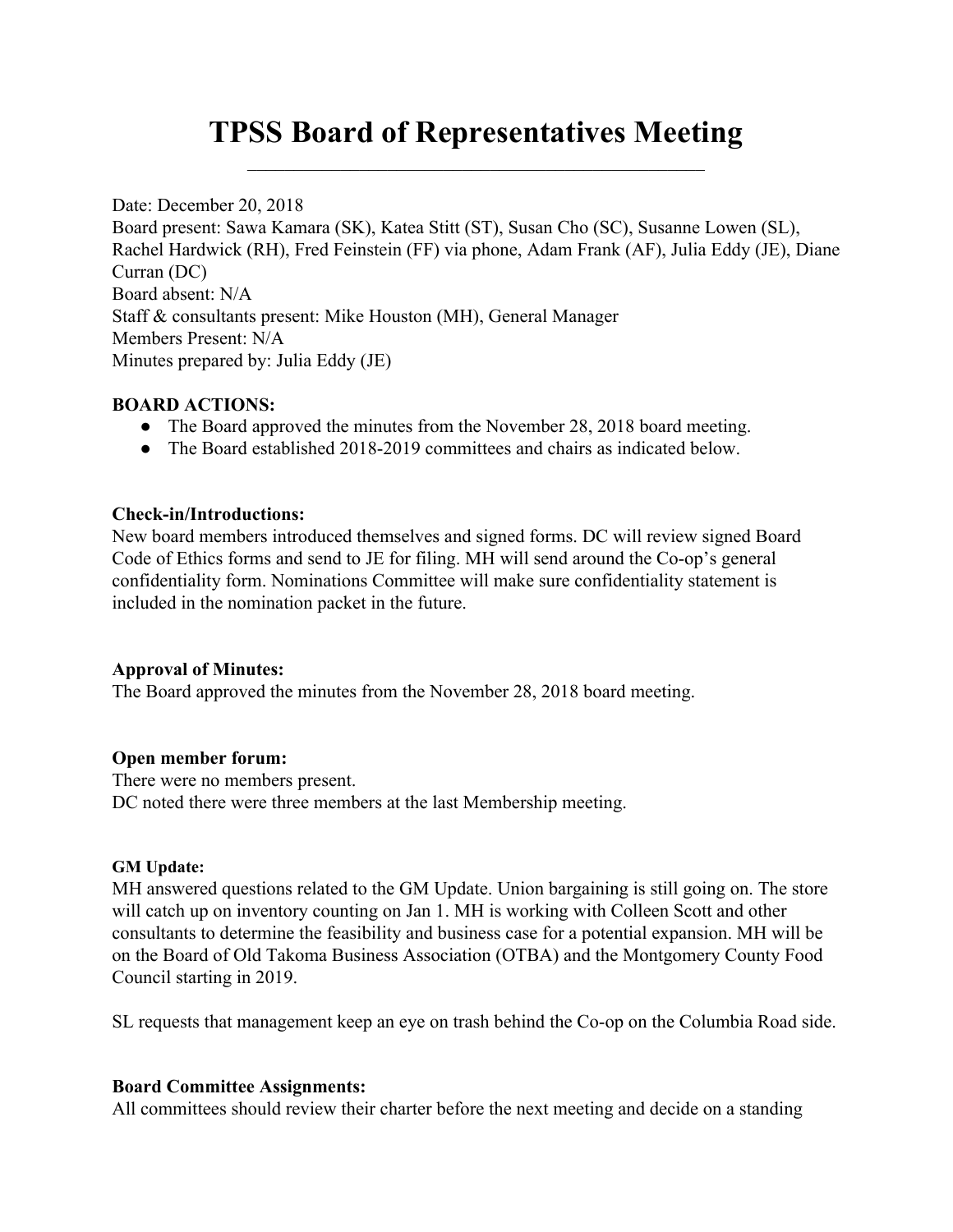meeting time if possible, so it can be advertised to members and other board members.

Currently the dates and times of monthly board meetings and monthly Membership meetings which are both open to the members are posted on the website Board calendar and on a bulletin board in the store. KS suggested we consider a little flyer in the store at the register with standing meeting dates advertised.

MH requested having a committee that can meet ad-hoc to review quotes and decide how to spend the grant and think about expansion. The Board discussed rolling this into the Junction committee for now.

The purpose of the Policy Governance Reflection committee is to look back on the last few years and see if Policy Governance is serving us. FF and DC propose an agenda item at the retreat to reflect on the last few years and suggests we may not need a Policy Governance Reflection Committee after the retreat. AF, SL and FF will schedule a quick pre-retreat meeting of the Policy Governance Reflection Committee to think about the retreat discussion about policy governance.

KS and SL volunteered to be on the Retreat planning committee.

Board officers have monthly calls with our CDS Consultant, Martha Whitman.

DC proposed creating a Board development committee to think about board educational programs, general support/oversight of board and its committees, succession planning for board committees. There could be guest speakers and some readings.

The board committee assignments and chairs are as follows:

Policy Committee – Susan Cho (chair), Adam Frank, Rachel Hardwick. Nominations/Elections – Susanne Lowen (chair), Diane Curran, Susan Cho. Personnel – Diane Curran (chair), Rachel Hardwick, Katea Stitt. Membership Committee – Fred Feinstein (chair), Diane Curran, Sawa Kamara. Finance and Audit Committee – Adam Frank (chair), Julia Eddy, Diane Curran, Susan Ch<sub>o</sub> Junction & Expansion Committee – Fred Feinstein (co-chair), Rachel Hardwick (co-chair), Sawa Kamara, Katea Stitt. Policy Governance Reflection Committee - Fred Feinstein, Adam Frank, Susanne Lowen, Mary Rooker (former board member). Board Development Committee – Diane Curran (chair), Adam Frank.

## **February Board Retreat:**

The Board brainstormed topics of interest for the 2019 Board Retreat:

- Looking at the past, looking at the future.
- Outreach to membership and different members.
- How is TPSS contributing to equity in the community?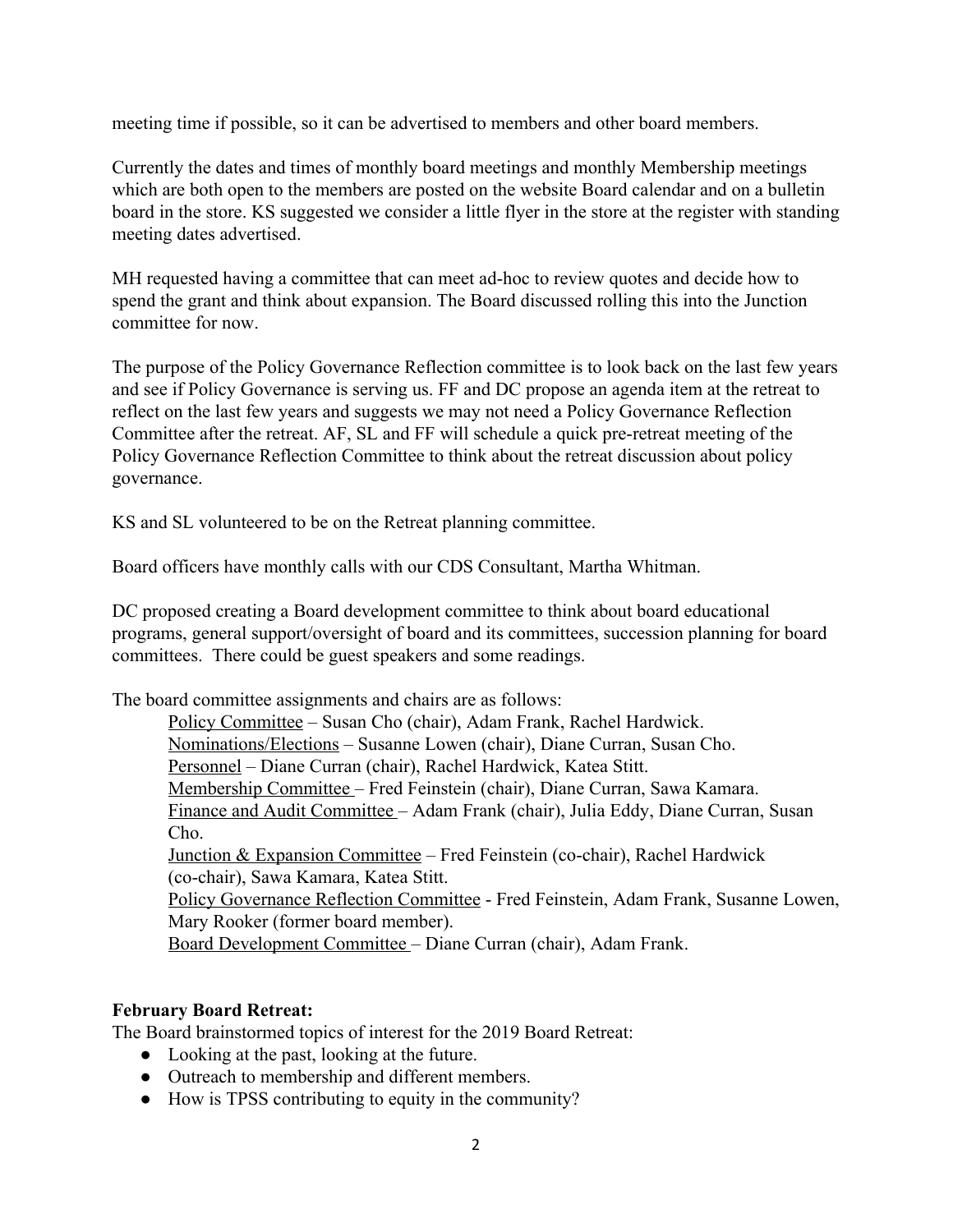- The Co-op's relationship with local farmers, other co-ops and movements.
- What does the Co-op's role look like in the climate change scenario?
- Investment in, and educational support for, the workers.

## **Calendar:**

The Board discussed moving regular board meetings to the 2nd or 3rd Thursday of the month, pending confirmation with Historic Takoma. The finances would be a little older, because the FAC would still meet the 4<sup>th</sup> Monday of the month, but that would hopefully allow the Board more time to review the materials.

The Board decided to move L5 to August on Topical Calendar and move the Ends & Indicators Update to October.

## **Next meetings:**

Board Meeting January 17th. Board Meeting Feb 21st. Board Retreat: Sunday Feb 3rd, Dinner on Saturday Feb 2nd.

*Meeting adjourned at 8:35pm.*

## *Committee Assignments:*

Policy Committee – Susan Cho (chair), Adam Frank, Rachel Hardwick. Nominations/Elections – Susanne Lowen (chair), Diane Curran, Susan Cho. Personnel – Diane Curran (chair), Rachel Hardwick, Katea Stitt. Membership Committee – Fred Feinstein (chair), Diane Curran, Sawa Kamara. Finance and Audit Committee – Adam Frank (chair), Julia Eddy, Diane Curran, Susan Cho. Junction & Expansion Committee – Fred Feinstein (co-chair), Rachel Hardwick (co-chair), Sawa Kamara, Katea Stitt. Policy Governance Reflection Committee - Fred Feinstein, Adam Frank, Susanne Lowen, Mary Rooker (former board member).

Board Development Committee – Diane Curran (chair), Adam Frank.

|        | Dec | Jan |  | Feb   Mar   Apr   May | $Jun$ $Jul$ | $\vert$ Aug $\vert$ Sep | Oct | <b>Nov</b> |
|--------|-----|-----|--|-----------------------|-------------|-------------------------|-----|------------|
| Cho    | *   |     |  |                       |             |                         |     |            |
| Curran | *   |     |  |                       |             |                         |     |            |
| Eddy   | *   |     |  |                       |             |                         |     |            |

## **Term 2018-2019 Meeting Attendance:**